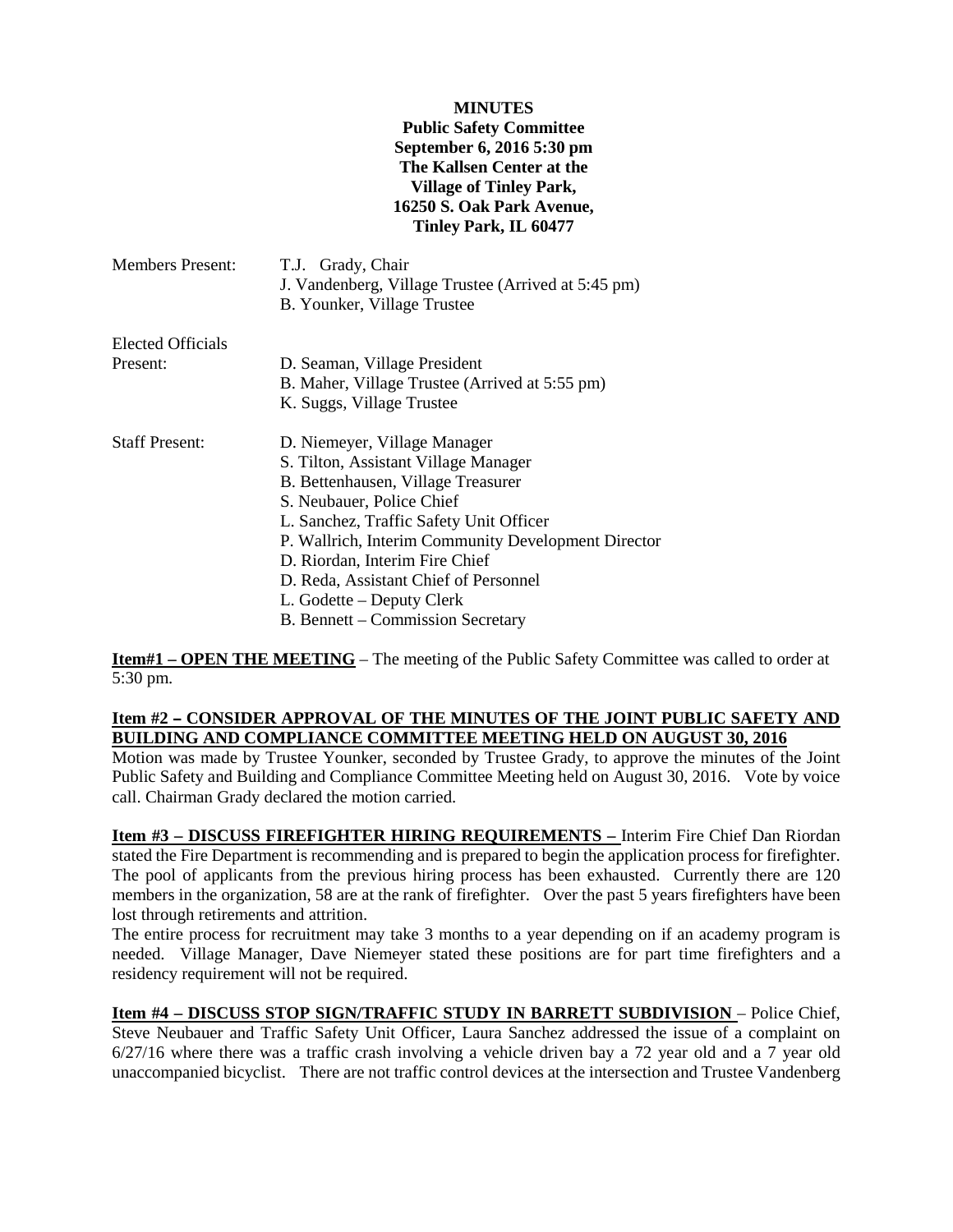requested an evaluation of this intersection. A study was done by Ms. Sanchez and the recommendations are as follows:

- 1. The result of the study conducted at this intersection revealed that stop signs are not warranted for any of the approach directions.
- 2. The results of the study conducted at this intersection revealed that yield signs are not warranted for any of the approach direction.
- 3. The complaint about the approach of this intersection is addressed in the Rules of the Road, right of-way at uncontrolled intersections, which is set forth by the Illinois Secretary of State. This right-of-way rule is discussed in driver's ED and on the driver's license exam that each driver is given prior to obtaining the privilege to drive in the State of Illinois. Also the laws set forth in the Illinois Vehicle code address the duties of the driver and pedestrian.
- 4. Research has been conducted throughout the United States and technical papers have been written by the Institute of Transportation Engineers about the added hazard to the public, and the added expense and liability to the responsible jurisdiction when unwarranted traffic control devices are installed.

Therefore, it is further the recommendation that no stop sign or yield sign be implemented as they are not warranted.

Ms. Sanchez noted she would be available and willing to discuss any questions regarding this study with any residents interested in going over the data.

# **Item #5 DISCUSS JACK CLANCY ASSOCIATES LETTER OF AGREEMENT – FIRE CHIEF**

**ASSESSMENT & SELECTION PROCESS –** Village Manager stated the Village recently hired Mercer and Associates to undertake a search for a new Fire Chief. In addition, the recommendation is to undertake an assessment center for the top candidates. Jack Clancy Associates has undertaken several assessment centers for Fire Chiefs in the past.

The assessment includes:

- Project Planning and oversight
- Competency design and development
- Assessment exercise design and development
- Training of assessment panel
- Facilitation of assessment process
- Finalization of scores/results

The cost will be Fire Chief Assessment & Selection Process - \$6,000.00

Project Expenses - \$2,400.00

Additional consulting services - A rate of \$250.00 per hour, plus expenses.

Motion was made by Trustee Younker, seconded by Trustee Vandenberg to recommend this assessment to the Village Board. Vote by voice. Chairman Grady declared the motion carried.

**Item #6 DISCUSS PUBLIC SAFETY EMPLOYEE BENEFITS ACT (PSEBA) POLICY –** Village Manager, Dave Niemeyer stated under state law, public safety employees can be eligible for health insurance benefits under the Public Safety Employee Benefits Act (PSEBA). It allows for public safety employees, who have suffered a catastrophic injury in the line of duty; the opportunity to apply for the Village's base health insurance coverage paid at 100% for the disabled and his/her qualified dependents for the period of time defined by the Act or applicable case law. It is recommended that the Village establish a policy to determine the eligibility of an employee for these benefits. The purpose of the ordinance is to provide a fair and efficient method of determining the eligibility of an employee for the benefits enumerated under the PSEBA. All benefits provided public safety employees shall be consistent with PSEBA. The Village has identified its HMO Plan as its basic group health plan.